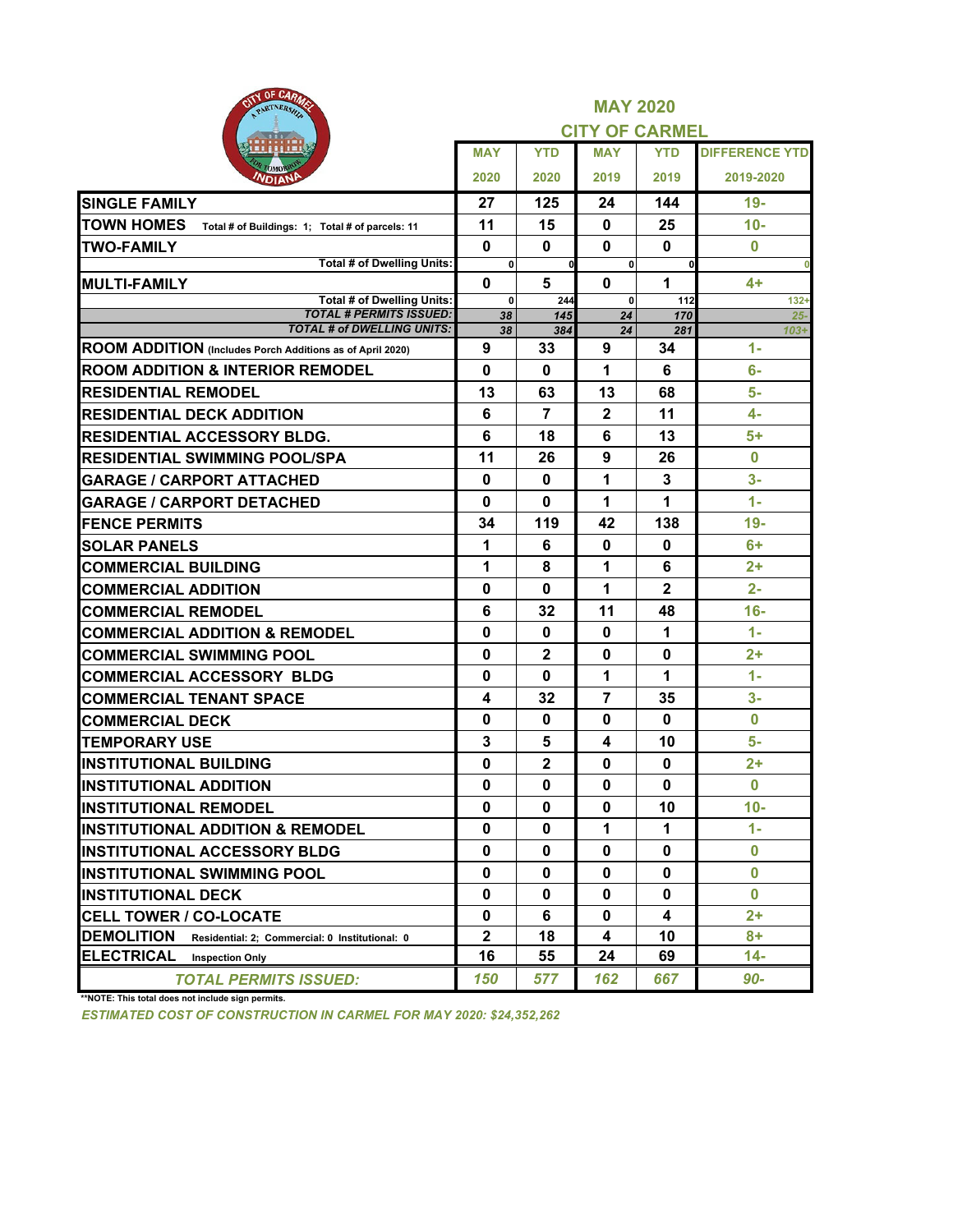

# **D.O.C.S. BUILDING PERMIT ACTIVITY MAY 2020**

*COMMERCIAL, INSTITUTIONAL, & MULTI‐FAMILY ‐ NEW STRUCTURES, ACCESSORY BUILDINGS, ADDITIONS, TENANT FINISHES, REMODELS, POOLS, DECKS (Institutional includes churches, schools & public libraries)*

*Type of Construction Total Permits Issued* 

## **PERMITS ISSUED**

### **COMMERCIAL NEW STRUCTURE:……………………………..…….……...……...….…………………………..............................................1** *● Hamilton West, 885 Monon Green Blvd.*

**COMMERCIAL TENANT FINISH / REMODEL:…………..…….……...…………………….................................................................10**

- *● Governor's Square, 1825 Jefferson Dr.*
- *● Midwest ISO, 701 City Center Dr.*
- *● Prime 47, 14300 Clay Terrace Blvd. #155*
- *● Bank of America, 510 E. 96th St.*
- *● Bell Techlogix, 4400 W. 96th St.*
- *● Cyan Grey, 101 E. Carmel Dr.*
- *● Schwarz Partners, 10 W. Carmel Dr.*
- *● Deviate Brewing Co., 4004 W. 96th St.*
- *● Comprehensive Retirement Solutions, 11595 N. Meridian St.*
- *● Eat the Frog Fitness, 10895 Michigan Rd. #150*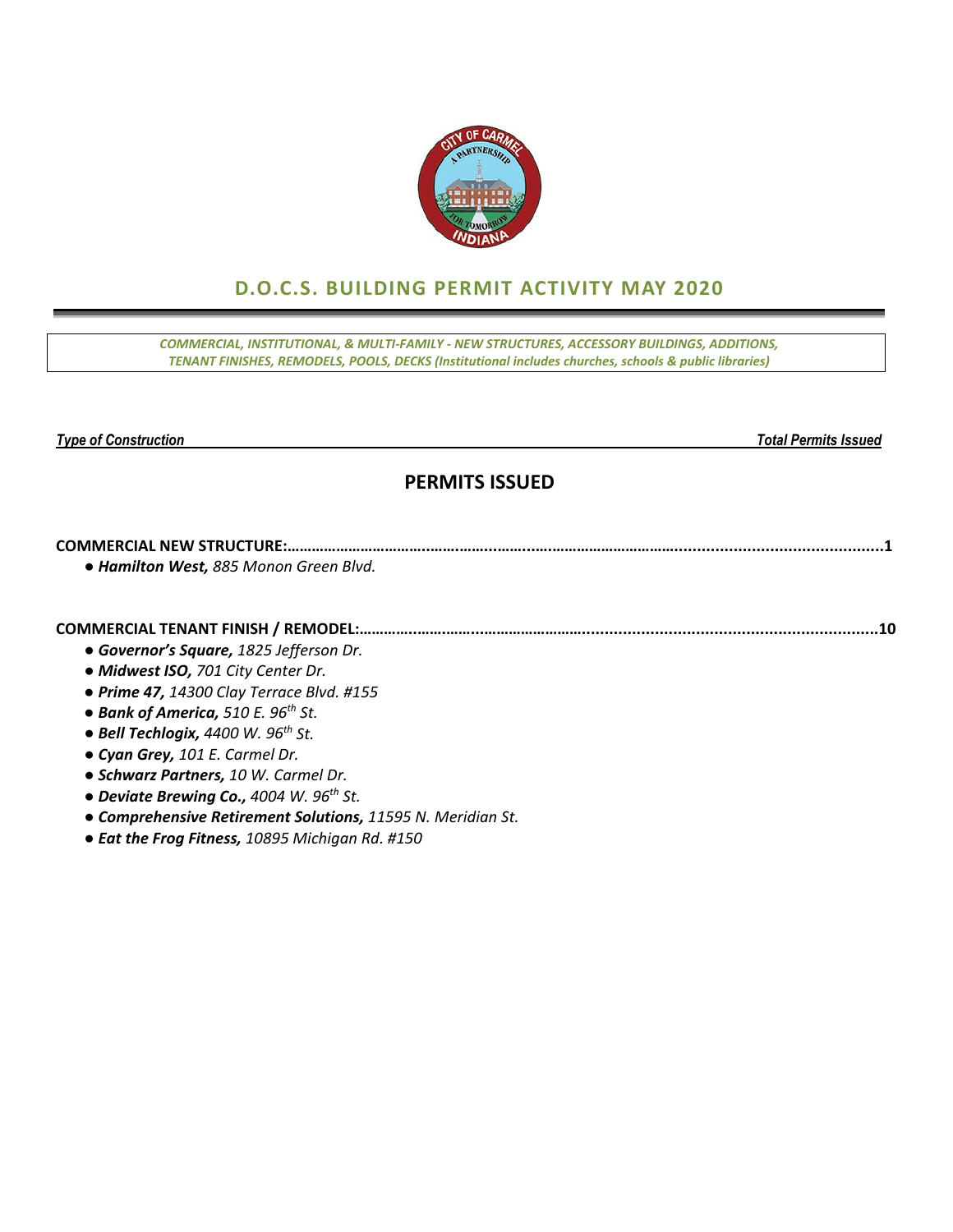## **COMMERCIAL CERTIFICATES OF OCCUPANCY ISSUED**

| · Midtown Flats Parking Garage, 591 Monon Blvd.                 |
|-----------------------------------------------------------------|
|                                                                 |
| • Providence at Old Meridian Tanning Deck, 300 Providence Blvd. |
|                                                                 |
| • IU North MRI Room, 11700 N. Meridian St. #B132                |
| • CarMax, 9750 Gray Rd.                                         |
| • Rose & Remington, 14511 Clay Terrace Blvd. #110               |
| • The Bridges Demising Wall, 11435 Springmill Rd.               |
| • Method Procurement, 11939 N. Meridian St. #125                |
| • Brighton Hospice, 280 E. $96th$ St.                           |
| • InCycle Strength, 800 S. Rangeline Rd. #285                   |

*● Sephora, 14400 Clay Terrace Blvd. #110*

### **D.O.C.S. BUILDING & SIGN ACTIVITY BY YEAR**

|                                              | <b>MAY 2020</b> | <b>MAY 2019</b> | <b>MAY 2018</b> | <b>MAY 2017</b> | <b>MAY 2016</b> |
|----------------------------------------------|-----------------|-----------------|-----------------|-----------------|-----------------|
| <b>TOTAL BUILDING PERMITS ISSUED:</b>        | 150             | 162             | 187             | 146             | 126             |
| <b>TOTAL FENCE PERMITS ISSUED:</b>           | 34              | 42              | 40              | 22              | --              |
| <b>TOTAL SIGN PERMITS:</b>                   | 39              | 32              | 24              | 46              | 36              |
| <b>TOTAL PUBLIC EVENT BANNERS:</b>           |                 | 6               |                 | 8               | 24              |
| <b>BUILDING INSPECTIONS PERFORMED:</b>       | 456             | 654             | 677             | 573             | 552             |
| <b>BUILDING PLAN REVIEWS:</b>                | 121             | 122             | 143             | 147             | 101             |
| <b>PUBLIC REQUEST FOR INFORMATION (RFI):</b> | 66              | 93              | 51              | 83              | 85              |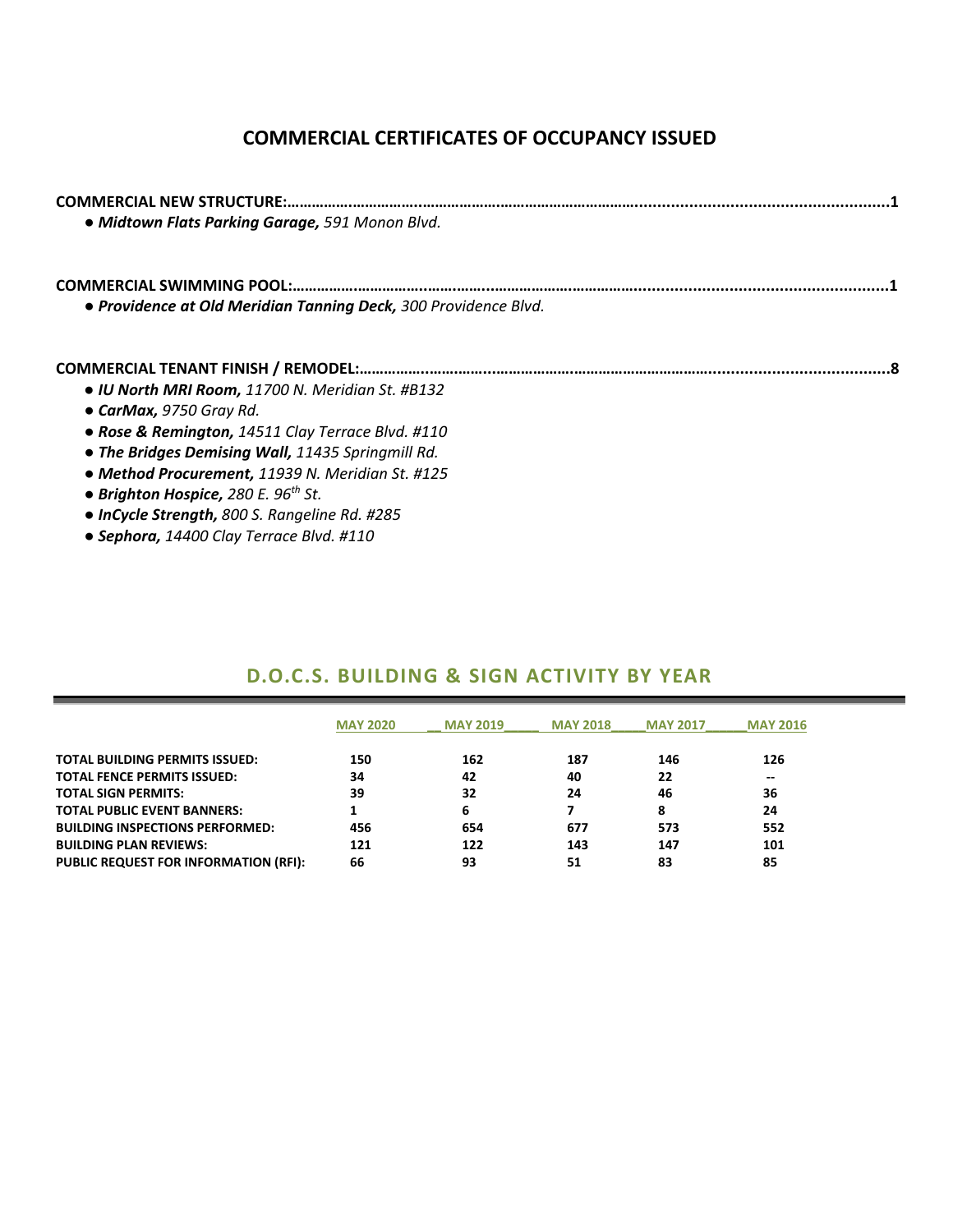### **D.O.C.S. CODE ENFORCEMENT ACTIVITY MAY 2020**

#### *CODE ENFORCEMENT TASK REPORT SUMMARY FOR MAY 2020*

| <b>COMPLAINTS RECEIVED</b> | <b>TOTAL:</b>  | <b>INSPECTION STATISTICS</b> |                          |               | <b>TOTAL:</b> |
|----------------------------|----------------|------------------------------|--------------------------|---------------|---------------|
| EMAIL                      | 10             | NEW CASES                    |                          |               | 192           |
| "MY CARMEL" APP            | 22             | INITIAL INSPECTIONS          |                          |               | 182           |
| <b>PHONE</b>               | 18             | ABATFMFNT                    |                          |               |               |
| REFERRAL                   | $\overline{ }$ |                              | INITIAL VIOLATION NOTICE |               |               |
| <b>STAFF</b>               | 141            |                              | <b>RE-INSPECTIONS</b>    |               |               |
| <b>WALK-IN</b>             | 0              |                              | <b>CLOSED CASES</b>      |               |               |
| <b>INSPECTIONS BY AREA</b> | <b>WEST</b>    | <b>CENTRAL</b>               | <b>EAST</b>              | <b>TOTAL:</b> |               |
| <b>NEW CASES</b>           | 27             | 105                          | 60                       | 192           |               |
| INITIAL INSPECTIONS        | 25             | 98                           | 59                       | 182           |               |
| <b>RE-INSPECTIONS</b>      | 41             | 172                          | 159                      | 372           |               |
| <b>CLOSED CASES</b>        | 11             | 95                           | 39                       | 145           |               |

*CODE ENFORCEMENT MONTHLY REPORT FOR MAY 2020*

| <b>TYPE OF COMPLAINT/VIOLATION</b> | <b>NEW CASES</b> | <b>TYPE OF COMPLAINT/VIOLATION</b> | <b>NEW CASES</b> |
|------------------------------------|------------------|------------------------------------|------------------|
| <b>BUILDING CODE VIOLATIONS</b>    | 3                | PROPERTY MAINTENANCE               | 8                |
| <b>COMMERCIAL VEHICLE</b>          |                  | RECREATIONAL VEHICLE               |                  |
| <b>DUMPSTER</b>                    | 3                | RIGHT-OF-WAY OBSTRUCTION           | 0                |
| <b>FARM ANIMALS</b>                |                  | <b>SIDEWALK</b>                    | 0                |
| <b>FENCE VIOLATION</b>             | 3                | <b>SIGNS</b>                       | 70               |
| <b>GRASS OR WEEDS</b>              | 142              | TRASH/DEBRIS                       | 14               |
| <b>HOME OCCUPATION</b>             | 0                | UNSAFE BUILDING                    | 0                |
| <b>NOISE REGULATIONS</b>           | 1                | <b>JUNK VEHICLE</b>                |                  |
| OPEN AND ABANDONED                 | 0                | ZONING USE VIOLATIONS              | 0                |
| <b>OUTDOOR STORAGE</b>             | 9                | SNOW AND ICE REMOVAL               | 0                |
| PARKING IN LAWN/GREENBELT          | 12               | <b>OTHER</b>                       | 4                |
|                                    |                  | TOTAL                              | 280              |

*FORECLOSURE MONITORING SUMMARY FOR MAY 2020*

| <b>COMPLAINTS RECEIVED</b> | <b>TOTAL:</b> |
|----------------------------|---------------|
| NEW CASES                  | 0             |
| INITIAL INSPECTIONS        | O             |
| ABATEMENT                  | O             |
| INITIAL VIOLATION NOTICE   | O             |
| <b>RE-INSPECTIONS</b>      | 1             |
| CLOSED CASES               |               |

| <b>FORECLOSURE STATISTICS</b> | <b>WEST</b> | <b>CENTRAL</b> | <b>EAST</b> | <b>TOTAL:</b> |
|-------------------------------|-------------|----------------|-------------|---------------|
| NEW CASES                     |             |                |             |               |
| INITIAL INSPECTIONS           |             |                |             |               |
| <b>RE-INSPECTIONS</b>         |             |                |             |               |
| CLOSED CASES                  |             |                |             |               |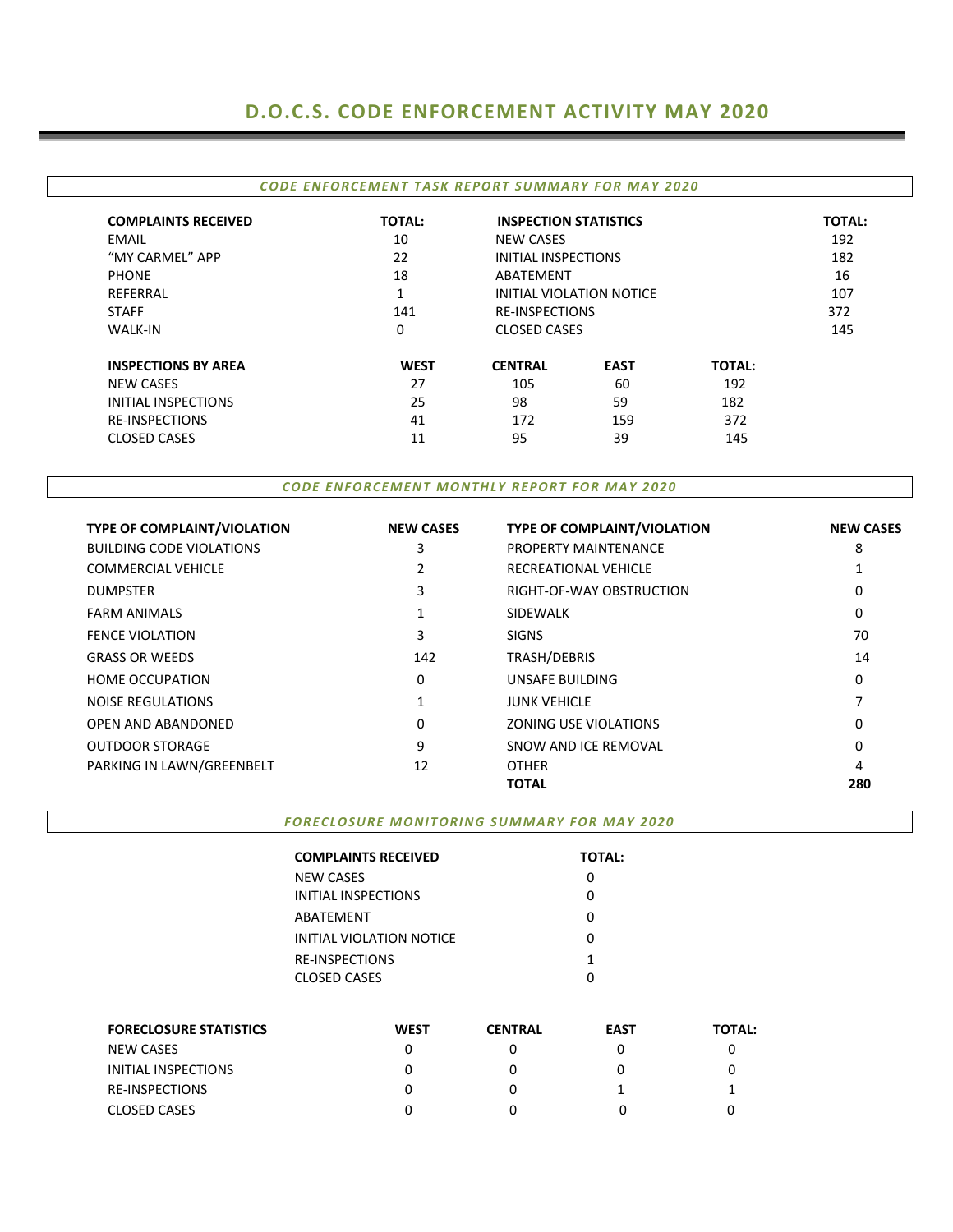## **DEPARTMENT OF COMMUNITY SERVICES INCOME REPORT MAY 1-31 2020**



| <b>TRANSACTION TYPE:</b>                                                     | <b>TRANSACTIONS:</b> |          | <b>AMOUNT:</b>           |
|------------------------------------------------------------------------------|----------------------|----------|--------------------------|
| BUILDING PERMITS: [Includes the fee for full Certificate of Occupancy (C/O)] | 107                  | \$       | 107,134.30               |
| <b>DEMOLITION PERMITS:</b>                                                   | 1                    | \$       | 291.00                   |
| <b>LATE FEES:</b>                                                            | $\mathbf{0}$         | \$       |                          |
| RE-INSPECTION, ADDITIONAL INSPECTION, AND/OR TEMPORARY C/O:                  | $\overline{7}$       | \$       | 568.00                   |
| PLAN AMENDMENT: (Commercial / Institutional)                                 | 1                    | \$       | 362.00                   |
| <b>PLAN AMENDMENT: (Residential)</b>                                         | 0                    | \$       |                          |
| <b>SPECIAL EVENT PERMITS:</b>                                                | 0                    | \$       |                          |
| <b>TEMPORARY USE PERMITS/EXTENSIONS:</b>                                     | 3                    | \$       | 1,095.00                 |
| <b>APPEALS:</b>                                                              | $\mathbf{0}$         | \$       |                          |
| <b>FENCE PERMITS:</b>                                                        | 22                   | \$       | 1,210.00                 |
| <b>FENCE LIABILITY WAIVER: (Paid to Hamilton County)</b>                     | 22                   | \$       | 616.00                   |
| <b>ABATEMENT:</b>                                                            | 0                    | \$       |                          |
| ADLS:                                                                        | $\mathbf{0}$         | \$       |                          |
| <b>ADLS AMENDMENT:</b>                                                       | 0                    | \$       |                          |
| <b>COMMITMENT AMENDMENT:</b>                                                 | 0                    | \$       | $\blacksquare$           |
| <b>DEVELOPMENT PLAN:</b>                                                     | 0                    | \$       | $\blacksquare$           |
| <b>DEVELOPMENT PLAN AMENDMENT:</b>                                           | 0                    | \$       |                          |
| <b>HPR REVIEW:</b>                                                           | 0                    | \$       |                          |
| <b>ORDINANCE AMENDMENT:</b>                                                  | 0                    | \$       |                          |
| <b>PLAT VACATE:</b>                                                          | 0                    | \$       |                          |
| <b>PRIMARY PLAT:</b>                                                         | 0                    | \$       |                          |
| <b>PRIMARY PLAT AMENDMENT:</b>                                               | 0                    | \$       |                          |
| <b>PUD ORDINANCES:</b>                                                       | 1                    | \$       | 9,756.00                 |
| <b>REZONE:</b>                                                               | 0                    | \$       | $\overline{\phantom{a}}$ |
| <b>ADDITIONAL WAIVER:</b>                                                    | 0                    | \$       | $\blacksquare$           |
| <b>SDR SITE PLAN REVIEW:</b>                                                 | 0                    | \$       |                          |
| <b>SECONDARY PLAT/REPLAT:</b>                                                | 0                    | \$       |                          |
| <b>SUBDIVISION WAIVER:</b>                                                   | 0                    | \$       |                          |
| <b>MISC. ZONING WAIVER:</b>                                                  | 0                    | \$       |                          |
| <b>TAC ONLY:</b>                                                             | 0                    | \$       |                          |
| <b>DEVELOPMENT STANDARDS VARIANCE:</b>                                       | 4                    | \$       | 2,696.00                 |
| <b>HEARING OFFICER REVIEW:</b>                                               | 6                    | \$       | 2,795.00                 |
| <b>SPECIAL EXCEPTION VARIANCE:</b>                                           | 1                    | \$       | 104.00                   |
| <b>SPECIAL USES:</b> (Includes Special Use Amendments)                       | 0                    | \$       |                          |
|                                                                              |                      |          |                          |
| <b>USE VARIANCE:</b>                                                         | 1<br>16              | \$<br>\$ | 1,878.00                 |
| <b>SIGN PERMITS:</b>                                                         |                      |          | 3,313.02                 |
| <b>ZONING DETAILS/LETTER:</b>                                                | 0                    | \$       |                          |
| PARK & RECREATION IMPACT FEE (PRIF):                                         | $\mathbf 0$          | \$       |                          |
| <b>TOTALS:</b>                                                               |                      |          |                          |
| <b>GENERAL FUND #101:</b>                                                    |                      | \$       | 131,818.32               |
| <b>PRIF ACCOUNT #106:</b>                                                    |                      | \$       | 112,936.00               |
| <b>UTILITY FEES: (Sewer/Water permits)</b>                                   |                      | \$       | 164,707.00               |
| <b>TOTAL DEPOSIT:</b>                                                        |                      | \$       | 409,461.32               |
| Last Month's General Fund Deposit:                                           |                      | \$       | 188,873.50               |
| <b>Last Month's Total Deposit:</b>                                           |                      | \$       | 381,568.50               |

**NOTE: Receipts were deposited for 20 business days this month.**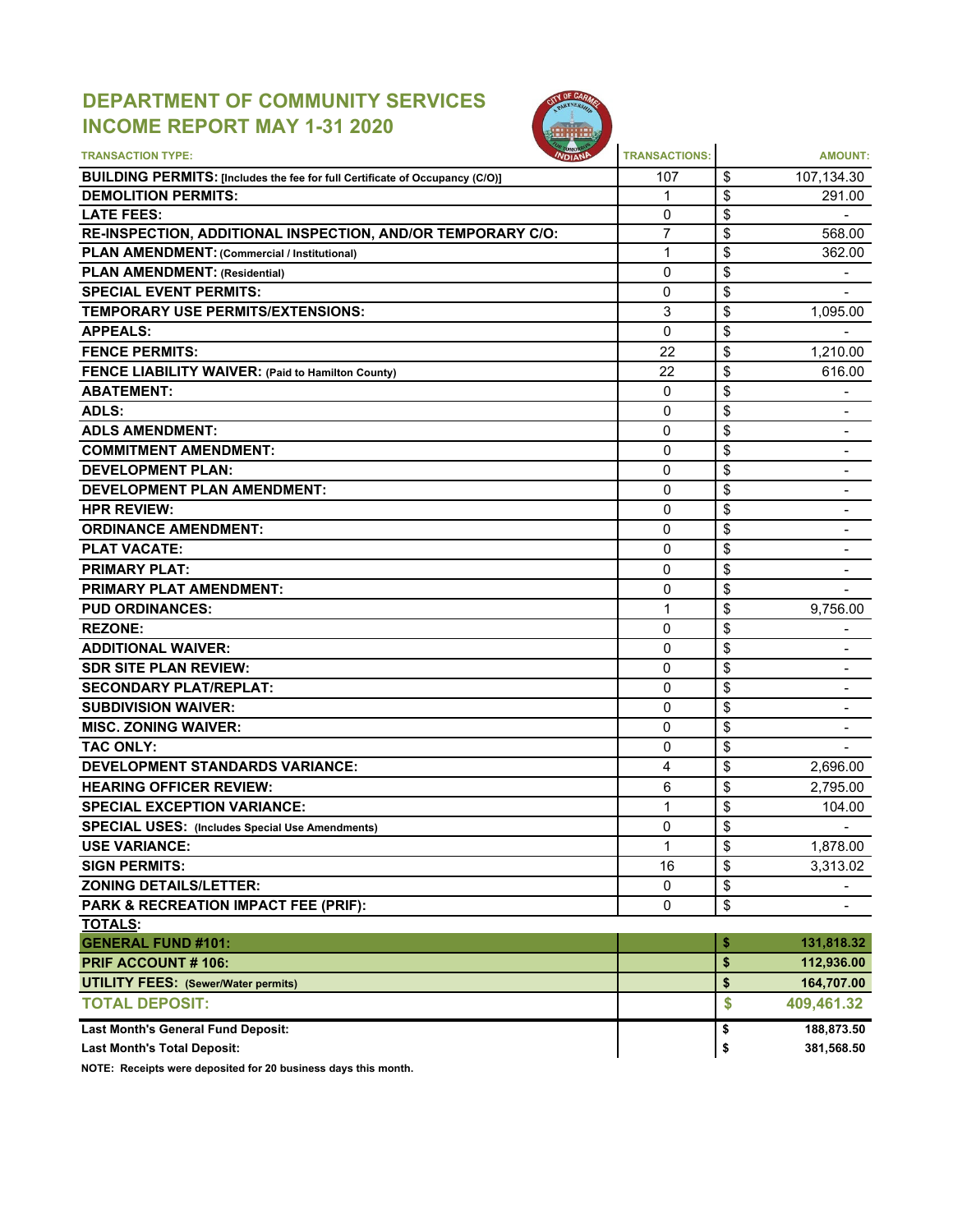### **City of Carmel Monthly Permits Issued 5/1/2020 - 5/31/2020**

**Page 1**

### Date: 6/3/2020

| <b>Issue</b>       | <b>Status</b> | Permit NO     | Subdivision<br>Lot                                | Property Address                                | Permit Type Description | Estimated      | Sq Ft           | <b>Contact Name</b>                       | <b>Contact Address</b>             | Contact City, State Zip | Property Owner (as listed per applicant) | Owner Address                    | Owner City, State Zip   |
|--------------------|---------------|---------------|---------------------------------------------------|-------------------------------------------------|-------------------------|----------------|-----------------|-------------------------------------------|------------------------------------|-------------------------|------------------------------------------|----------------------------------|-------------------------|
| Date               |               |               |                                                   |                                                 |                         | Cost of        |                 |                                           |                                    |                         |                                          |                                  |                         |
|                    |               |               |                                                   |                                                 |                         |                |                 |                                           |                                    |                         |                                          |                                  |                         |
| 5/1/2020   ISSUED  |               | B-2020-00127  | SADDLE CREEK                                      | 3775 MAGIC STALLION DR, CAR, IN, 46032          | <b>RES - ADDITION</b>   | \$85,000.00    |                 | 126.00 DK Dwellings LLC                   | 478 Gradle Drive                   | Carmel, IN 46032        | NOel and Chris Davis                     | 13775 Magic Stallion Dr          | Carmel, IN 46032        |
|                    | <b>ISSUED</b> | B-2020-00257  | <b>GROVE AT THE LEGACY</b>                        | 7017 MCCAIN WAY, CAR, IN, 46033                 | <b>RES - SGNLFAM</b>    | \$282,994.00   |                 | 2,103.00 Pyatt Builders/Rawley Hicks      | 168 W. Carmel Dr.                  | Carmel, IN 46032        | Todd Pyatt                               | 168 W. Carmel Dr.                | Carmel, IN 46032        |
|                    | CLOSE         | B-2020-00283  |                                                   | 14300 CLAY TERRACE BLVD #155, CAR, IN,<br>46032 | <b>COMM - REMODEL</b>   | \$70,000.00    |                 | 750.00 Alt Construction - Charlie Nichols | 10650 Bennett Parkway Suite 200    | Zionsville, IN 46077    | Washington Prime Group                   | 14390 Clay Terrace Boulevard     | Carmel, IN 46032        |
|                    | <b>ISSUED</b> | B-2020-00308  | EDEN ESTATES                                      | 1784 EDEN ESTATES PL, CAR, 46033                | <b>RES - ELECTRICAL</b> |                |                 | Brian Ashpaugh                            | 17903 Sun Park Drive, Suite 5      | Westfield, IN 46074     | Eden Ponds                               | 11784 Eden Estates Place         | Carmel, IN 46033        |
|                    | <b>ISSUED</b> | B-2020-00311  | WOODS AT LIONS CREEK, THE                         | 4417 PANTHERA LEO DR, CARMEL, 46074             | <b>RES - ELECTRICAL</b> |                |                 |                                           |                                    |                         | Jonathan R Schalliol                     | 4417 Panthera Leo Dr             | Carmel, IN 46074        |
| 5/4/2020   ISSUED  |               | B-2020-00194  | SPRINGMILL PONDS                                  | 1603 SPRINGMILL PONDS CIR, CAR, IN, 46032       | <b>RES - REMODEL</b>    | \$16,000.00    |                 | 2,762.00 Emma Maxwell                     | 5335 Winthrop Ave A                |                         | Mark & Ginalee Nieman                    | 1603 Springmill Ponds Circle     | Carmel, IN 46032        |
|                    | <b>ISSUED</b> | B-2020-00210  | WOODLAND SPRINGS                                  | 3715 ROLLING SPRINGS DR, CAR, IN, 46033         | <b>RES - REMODEL</b>    | \$80,000.00    |                 | 1,200.00 Kookaburra Construction          | 12049 Whisper Ridge Dr             | Noblesville, IN 46060   | Daniel Brunette                          | 3715 Rolling Springs Dr          | Carmel, IN 46033        |
|                    | <b>ISSUED</b> | B-2020-00222  | <b>BROOKSHIRE VILLAGE</b><br>128                  | 2302 CHARING CROSS RD, CAR, IN, 46033           | <b>RES - ADDITION</b>   | \$25,920.00    |                 | 192.00 SURROUNDINGS by NatureWorks+       | 200 S. Rangeline Road Suite 120A   | Carmel, IN 46032        | Paul and Mary Walsh                      | 12302 Charing Cross Road         | Carmel, IN 46033        |
|                    | <b>ISSUED</b> | B-2020-00259  | MERCHANTS POINTE<br><b>SUBDIVISION</b>            | 2375 E 116TH ST                                 | TEMPUSE - FIRWRKS       |                |                 | Lit Fireworks                             | 653 Florence Dr.                   | Greenfield, IN 46140    | Padre Grill, LLC                         | 450 Beach St.                    | San Francisco, CA 94133 |
|                    | <b>ISSUED</b> | B-2020-00261  | <b>GRAMERCY WEST</b>                              | 972 KINZER AVE, CAR, IN, 46032                  | <b>RES - TWNHOUSE</b>   | \$265,000.00   |                 | 1,740.00 David Weekly Homes               | 9310 N. Meridian Street Suite 100  | Indianapolis, IN 46260  | Weekly Homes LLC                         | 1111 Post Oak Rd                 | Iouston, TX 77055       |
|                    | <b>ISSUED</b> | B-2020-00262  | <b>GRAMERCY WEST</b>                              | 968 KINZER AVE, CAR, IN, 46032                  | <b>RES - TWNHOUSE</b>   | \$265,000.00   |                 | 1,178.00 David Weekly Homes               | 9310 N. Meridian Suite 100         | Indianapolis, IN 46260  | Weekly Homes LLC                         | 1111 Oak Post Rd                 | Indianapolis, TX 77055  |
|                    | <b>ISSUED</b> | B-2020-00265  | BROOKSHIRE OVERLOOK                               | 12578 ROYCE CT, CAR, IN, 46033                  | <b>RES - DECK</b>       | \$16,000.00    |                 | 500.00 Stephens Construction              | 6287 Avalon blvd.                  | Avon, IN 46123          | Nick McCord                              | 12578 Royce Ct.                  | Carmel, IN 46033        |
|                    | <b>ISSUED</b> | B-2020-00275  | <b>GRAMERCY WEST</b>                              | 680 LAGERFIELD DR, CAR, IN, 46032               | <b>RES - TWNHOUSE</b>   | \$250,000.00   |                 | 1,742.00 David Weekly Homes               | 9310 N. Meridian Suite 100         | Indianapolis, IN 46260  | Weekly Homes LLC                         | 111 North Post Oak Road          | Iouston, TX 77055       |
|                    | <b>ISSUED</b> | B-2020-00276  | GRAMERCY WEST                                     | 688 LAGERFIELD DR, CAR, IN, 46032               | <b>RES - TWNHOUSE</b>   | \$250,000.00   |                 | 1,778.00 David Weekly Homes               | 9310 N. Meridian Suite 100         | Indianapolis, IN 46260  | Weekly Homes LLC                         | 1111 North Post Oak Road         | Houston, TX 77055       |
|                    | <b>ISSUED</b> | PB 20020074   | 13310                                             | 6696 GRANTSVILLE LN                             | RES - SGNLFAM           | \$200,000.00   | 6,054.00        |                                           |                                    |                         | <b>LENNAR HOMES</b>                      | 9025 N RIVER ROAD                | INDIANAPOLIS, IN 46240  |
| 5/5/2020   ISSUED  |               | B-2020-00217  | GRAY OAKS                                         | 4712 GRAY OAKS DR, CAR, IN, 46033               | <b>RES - SGNLFAM</b>    | \$763,735.00   |                 | 5,409.00 Old Town Design Group            | 1132 S. Rangeline Rd. Suite 200    | Carmel, IN 46032        | Rob and Collen Beeler                    | 5780 Horbill Place               | Carmel, IN 46033        |
|                    | <b>ISSUED</b> | B-2020-00250  | HERITAGE AT SPRING MILL                           | 458 HERITAGE TERRACE LN, CAR, IN, 46032         | <b>RES - ADDITION</b>   | \$50,000.00    |                 | 3,179.00 Lowell Rolsky                    | 9801 Commerce Drive                | Carmel, IN 46032        | Wendy and David Gillete                  | 458 Heritage Terrace Lane        | Carmel, IN 46032        |
| 5/6/2020 ISSUED    |               | B-2020-00156  | RIDGE AT THE LEGACY, THE                          | 6816 GRANTSVILLE LN, CAR, IN, 46033             | <b>RES - SGNLFAM</b>    | \$200,000.00   | 5,632.00 Lennar |                                           | 9025 N river Road                  | Indy, IN 46240          | Lennar                                   | 9025 N River Road                | Indy, IN 46240          |
|                    | <b>ISSUED</b> | B-2020-00169  | LAKES AT HAZEL DELI                               | 5958 GARDEN GATE WAY, CAR, IN, 46033            |                         |                |                 | 5,555.00 Homes by CM Watson               | 9729 Kincaid Drive                 | Fishers, IN 46037       | <b>WAIRE</b> Properties                  | 9729 Kincaid Drive               | Fishers, IN 46037       |
|                    | <b>ISSUED</b> | B-2020-00223  | RIDGE AT THE LEGACY, THE<br>16                    | 6804 GRANTSVILLE LN, CAR, IN, 46033             | <b>RES - REMODEL</b>    | \$330,000.00   |                 |                                           | 9025 N River Road                  |                         |                                          | 9025 N River Road                | Indy, IN 46240          |
|                    |               |               |                                                   |                                                 | RES - SGNLFAM           | \$200,000.00   | 5,730.00 Lennar |                                           |                                    | Indy, IN 46240          | ennar                                    |                                  |                         |
|                    | <b>ISSUED</b> | B-2020-00237  | CARMEL DEVELOPMENT II<br>UBDIVISION               | 10 W CARMEL DR, CAR, IN, 46032                  | COMM - NWTENFIN         | \$1,750,000.00 |                 | 25,000.00 Noah Waymire                    | 111 Congressional Blvd. Suite 300  | Carmel, IN 46032        | Agora Partners                           | 111 Congressional Blvd Suite 300 | Carmel, IN 46032        |
|                    | <b>ISSUED</b> | B-2020-00281  | WOODS AT SHELBORNE                                | 3316 SHELBORNE WOODS PKWY, IN                   | <b>RES - POOL</b>       | \$82,000.00    |                 | 598.00 Pools of Fun                       | 3891 Clarks Creek Rd.              | Plainfield, IN 46168    | Sean Hallett                             | 3316 Shelborne Woods Parkway     | Carmel, IN 46032        |
|                    | <b>ISSUED</b> | B-2020-00294  |                                                   | 510 E 96TH ST, INDIANAPOLIS, 46240              | COMM - REMODEL          | \$219,500.00   |                 | 2,000,00 Dee Wickersham                   | 7811 Cheviot Rd, Unit A            | Cincinnati, OH 45247    | Parkwood Four & Five LLC                 | 8900 Keystone Crossing Ste 100   | Indianapolis, IN 46240  |
|                    | <b>ISSUED</b> | B-2020-00320  | BLACKWELL PARK<br>oark                            | 275 7TH ST NE                                   | COMM - ELECTRICAL       |                |                 | chris reed                                | 877 west246 street                 | sheridan, IN 46069      | blackwell hoa                            | 629 3rd ave ne                   | carmel, in 46032        |
|                    | <b>ISSUED</b> | B-2020-00326  | <b>LONGRIDGE ESTATES</b>                          | 4144 LISTON DR, CARMEL, 46074                   | COMM - ELECTRICAL       |                |                 |                                           |                                    |                         | Long Ridge Estates HOA                   | PO Box 30797                     | Indianapolis, IN 46230  |
| 5/7/2020   ISSUED  |               | PB 19110058   |                                                   | 4882 ESSEX DR                                   | <b>RES - ADDITION</b>   | \$58,000.00    | 500.00          |                                           |                                    |                         | SCHLENK, JOHN & JAMIE                    | 4882 ESSEX DR                    | CARMEL, IN 46033        |
|                    | <b>ISSUED</b> | B-2020-00227  | VILLAGE OF WESTCLAY                               | 12085 LEIGHTON CT, CAR, IN, 46032               | <b>RES - POOL</b>       | \$70,000.00    |                 | 800.00 Matt Harms                         | 4134 Claire Drive #203             | Indianapolis, IN 46240  | Shawn Bush                               | 12085 Leighton Court             | Carmel, IN 46032        |
|                    | <b>ISSUED</b> | B-2020-00286  | LYNNWOOD                                          | 2564 SCOTTISH BND, CAR, IN, 46033               | <b>RES - REMODEI</b>    | \$275,000.00   |                 | 234.00 Steve Gray                         | 7111 Fremont Ct                    | Indy, IN 46256          | Doug and Emily Winters                   | 12564 Scottish Bend Drive        | Carmel, IN 46033        |
|                    | <b>ISSUED</b> | F-2020-00063  |                                                   | 14393 Oak Ridge Rd                              | <b>FENCE - NEW</b>      |                |                 | Amerifence                                | 4340 Hull Street                   | Indianapolis, IN 46226  | Michele Fitzpatrick                      | 14393 Oak Ridge Rd.              | Carmel, IN 46032        |
|                    | <b>ISSUED</b> | B-2020-00334  | WILSON VILLAGE                                    | 365 WINDING WAY, CARMEL, 46032                  | <b>RES - ELECTRICAL</b> |                |                 | Pate Electric Service                     | 7 Cassandra Court                  | Hamilton, OH 45011      | Tyler Wright                             | 365 Winding Way                  | Carmel, IN 46032        |
|                    | <b>ISSUED</b> | F-2020-00078  | STONEWICK                                         | 1890 Pebblepointe Pass                          | <b>FENCE - NEW</b>      |                |                 |                                           |                                    |                         | LESERMAN, ERIC & JENNIFER                | 11890 Pebblepointe Pass          | Carmel, IN 46033        |
|                    | <b>ISSUED</b> | F-2020-00079  | JACKSONS GRANT ON WILLIAMS<br>CREEK               | 12229 Hobby Horse Dr                            | <b>FENCE - NEW</b>      |                |                 |                                           |                                    |                         | Jill Hoyle                               | 12229 Hobby Horse Drive          | Carmel, IN 46032        |
|                    | <b>ISSUED</b> | PB 20010054   | 400316                                            | 0895 N MICHIGAN RD #150                         | <b>COMM - NWTENFIN</b>  | \$250,000.00   | 3,202.00        |                                           |                                    |                         | <b>JDF DEVELOPMENT</b>                   | 11710 PEBBLEPOINTE PASS          | CARMEL, IN 46033        |
|                    | <b>ISSUED</b> | F-2020-00080  | SEDGWICK                                          | 3354 SEDGEWICK LN                               | FENCE - NEW             |                |                 |                                           |                                    |                         | <b>SEAMAN, AARON &amp; DEBBIE</b>        | 13354 SEDGWICK LANE              | CARMEL, IN 46074        |
| 5/8/2020   ISSUED  |               | B-2020-00225  | SUNRISE ON THE MONON                              | 1495 WINDPUMP WAY                               | <b>RES - SGNLFAM</b>    | \$342,985.00   |                 | 2,204.00 Old Town Design Group            | 1132 S. Rangeline Rd. Suite 200    | Carmel, IN 46032        | Randall and Dena Schumacher/Bjortemt     | 1517 Evanstar Blvd.              | Indianapolis, IN 46280  |
|                    | <b>ISSUED</b> | B-2020-00244  | GRANDIN HALL                                      | 5446 GRANDIN HALL CIR S, CAR, IN, 46033         | RES - POOL              | \$133,537.00   |                 | 1,717.00 Mike Rutherford                  | Po Box 562                         | Lebanon, IN 46052       | Matt and Kristi Slane                    | 5446 Grandin Hall Circle S       | Carmel, IN 46033        |
|                    | <b>ISSUED</b> | B-2020-00266  | COPPER RUN                                        | 3060 CHENILLE DR, CAR, IN, 46074                | <b>RES - SGNLFAM</b>    | \$501,000.00   |                 | 6,009.00 Pulte Homes of Indiana, LLC      | 11590 N. Meridian St. #530         | Carmel, IN 46032        | Pulte Homes of Indiana, LLC              | 11590 N. Meridian St. #530       | Carmel, IN 46032        |
|                    | <b>ISSUED</b> | B-2020-00292  | JACKSONS GRANT ON WILLIAMS<br>CREEK               | 1211 WESTVALE DR, CARMEL, 46032                 | RES - SGNLFAM           | \$985,000.00   |                 | 7,335.00 Wedgewood Building Company       | 32 First St NE                     | Carmel, IN 46032        | Wedgewood Building Company               | 32 First St NE                   | Carmel, IN 46032        |
|                    | <b>ISSUED</b> | B-2020-00295  | LAURA VISTA                                       | 4274 LAURA VISTA DR, CARMEL, 46033              | <b>RES - SGNLFAM</b>    | \$571,000.00   |                 | 4,997.00 Wedgewood Building Company       | 32 First St NE                     | Carmel, IN 46032        | Wedgewood Building Company               | 32 First St NE                   | Carmel, IN 46032        |
| 5/11/2020   ISSUED |               | B-2020-00144  | <b>GRAMERCY WEST</b>                              | 998 KINZER AVE, CAR, IN, 46032                  | TEMPUSE - MODLHM        |                |                 | David Weekley Homes                       | 9310 N Meridian Street #100        | Indianapolis, IN 46260  | David Weekley Homes                      | 1111 N Post Oak                  | Iouston, TX 77055       |
|                    | <b>ISSUED</b> | SW-2020-00016 |                                                   | 4499 ANDEAN WAY, CAR, IN, 46077                 | STRMWTR-                |                |                 | Michael Morgan                            | 11590 N Meridian Street, Suite 530 | Carmel, IN 46032        |                                          |                                  |                         |
|                    | <b>ISSUED</b> | B-2020-00241  | CARMEL SCIENCE &<br><b><i>TECHNOLOGY PARK</i></b> | 701 CITY CENTER DR, CAR, IN, 46032              | COMM - REMODEL          | \$2,000,000.00 |                 | 4,000.00 Ron Partin                       | 8188 Business Way                  | Plain City, OH 43064    | MISO - Ron Mumaw                         | 720 City Center Drive            | Carmel, IN 46032        |
|                    | <b>ISSUED</b> | B-2020-00351  | <b>KINGSWOOD</b>                                  | 5008 WESTWOOD DR, CARMEL, 46033                 | <b>RES - ELECTRICAL</b> |                |                 | Mike Polster                              | 5008 Westwood Drive                | Carmel, IN 46033        | Mike Polster                             | 5008 Westwood Drive              | Carmel, IN 46033        |
| 5/12/2020 ISSUED   |               | B-2020-00098  | ALBANY PLACE                                      | 14305 MARSDALE PL                               | RES - SGNLFAM           | \$385,000.00   |                 | 7,373.00 Amanda Waldrup                   |                                    |                         | Drees Homes                              |                                  |                         |
|                    | <b>ISSUED</b> | B-2020-00192  | PLUM CREEK VILLAGE                                | 12370 ST ARMANDS CIR, CAR, IN, 46033            | <b>RES - REMODEL</b>    | \$351,283.00   |                 | 2,317.00 Thomas Florey                    | 6205 Morenci Trail                 | Indianapolis, in 46268  | Teresa Isaacs                            | 12370 Saint Armands Circle       | Carmel, IN 46033        |
|                    | <b>ISSUED</b> | B-2020-00224  | <b>GROVE AT THE LEGACY</b>                        | 6929 MCCAIN WAY, CAR, IN, 46033                 | RES - SGNLFAM           | \$281,228.00   |                 | 2,422.00 Pyatt Builders/Rawley Hicks      | 168 W. Carmel Dr.                  | Carmel, IN 46032        | Todd Pyatt                               | 168 W. Carmel Dr.                | Carmel, IN 46032        |
|                    | <b>ISSUED</b> | B-2020-00263  | GRAMERCY WEST                                     | 964 KINZER AVE, CAR, IN, 46032                  | <b>RES - TWNHOUSE</b>   | \$265,000.00   |                 | 1,740,00 David Weekly Homes               | 9310 N. Meridian Suite 100         | Indianapolis, IN 46260  | Weekly Homes LLC                         | 1111 Post Oak Rd                 | Houston, TX 77055       |
|                    | <b>ISSUED</b> | B-2020-00269  | <b>GROVE AT THE LEGACY</b>                        | 14266 WILBUR RD, CAR, IN, 46033                 | RES - SGNLFAM           | \$268,538.00   |                 | 2,913.00 Pyatt Builders/Rawley Hicks      | 168 W. Carmel Dr.                  | Carmel, IN 46032        | Todd Pyatt                               | 168 W. Carmel Dr.                | Carmel, IN 46032        |
|                    | <b>ISSUED</b> | B-2020-00277  | <b>GRAMERCY WEST</b>                              | 696 LAGERFIELD DR, CAR, IN, 46032               | <b>RES - TWNHOUSE</b>   | \$250,000.00   |                 | 1,778.00 David Weekly Homes               | 9310 N. Meridian Suite 100         | Indianapolis, IN 46260  | Weekly Homes LLC                         | 1111 North Post Oak Road         | Houston, TX 77055       |
|                    | <b>ISSUED</b> | B-2020-00353  | NORTHRIDGE                                        | 10324 PARK AVE, INDIANAPOLIS, 46280             | RES - ELECTRICAL        |                |                 | Michael Timmons                           | 10324 N Park Ave                   | Carmel, IN 46280        | Michael Timmons                          | 10324 N Park Ave                 | Carmel, IN 46280        |
|                    | <b>ISSUED</b> | B-2020-00354  |                                                   | 4597 WESTON POINTE DR                           | COMM - ELECTRICAL       |                |                 | Signal Construction                       | 5639 W. US 40                      | Greenfield, IN 46140    |                                          |                                  |                         |
|                    | <b>ISSUED</b> | F-2020-00083  | LAKESIDE PARK SUBDIVISION                         | 2895 WINDY KNOLL LN                             | FENCE - NEW             |                |                 |                                           |                                    |                         | <b>GOSTOMSKI, BARRY AND DEBORAH</b>      | 2895 WINDY KNOLL LN              | CARMEL, IN 46074        |
|                    | <b>ISSUED</b> | F-2020-00085  | CLAYBRIDGE AT SPRINGMILL                          | 12716 Norfolk Ln                                | <b>FENCE - NEW</b>      |                |                 |                                           |                                    |                         | SIMPSON, SEAN                            | 12716 NORFOLK LANE               | CARMEL, IN 46032        |
|                    |               |               |                                                   |                                                 |                         |                |                 |                                           |                                    |                         |                                          |                                  |                         |

÷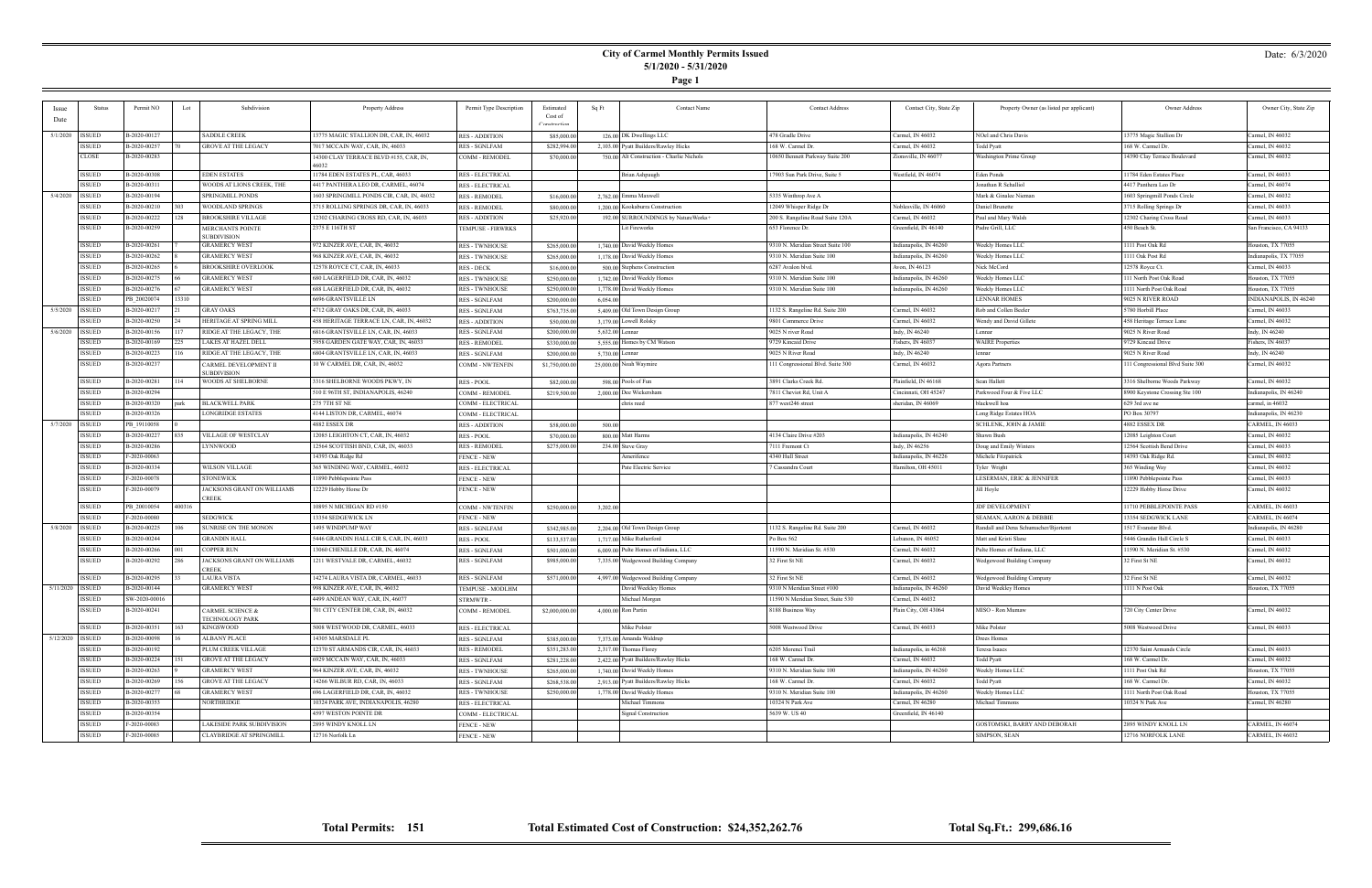### **City of Carmel Monthly Permits Issued 5/1/2020 - 5/31/2020**

**Page 2**

### Date: 6/3/2020

|                    | Status                         | Permit NO                    | Lot                        | Subdivision                                      | Property Address                                | Permit Type Description | Estimated    | Sq Ft    | <b>Contact Name</b>                                   | <b>Contact Address</b>           | Contact City, State Zip | Property Owner (as listed per applicant)       | Owner Address                            | Owner City, State Zip                |
|--------------------|--------------------------------|------------------------------|----------------------------|--------------------------------------------------|-------------------------------------------------|-------------------------|--------------|----------|-------------------------------------------------------|----------------------------------|-------------------------|------------------------------------------------|------------------------------------------|--------------------------------------|
| Date               |                                |                              |                            |                                                  |                                                 |                         | Cost of      |          |                                                       |                                  |                         |                                                |                                          |                                      |
|                    |                                |                              |                            |                                                  |                                                 |                         | Construction |          |                                                       |                                  |                         |                                                |                                          |                                      |
| 5/13/2020 ISSUED   |                                | B-2020-00069                 |                            | <b>SHELBORNE GREENE</b>                          | 9675 AVENEL CT                                  | <b>RES - REMODEL</b>    | \$30,125.0   |          | 866.00 Jared Kennard                                  | 8847 Commerce Park Place Suite J | Indianapolis, IN 46268  | Oren & Melanie Gottlieb                        | 9675 Avenel Court                        | Carmel, IN 46032                     |
|                    | <b>ISSUED</b>                  | B-2020-00119                 |                            | HAMLET AT JACKSONS GRANT,                        | 12094 SIGILLARY WAY                             | <b>RES - ADDITION</b>   | \$25,800.00  |          | 220.00 The Smart Pergola                              | 12958 Brighton Ave               | Carmel, IN 46032        | Homes by John McKenzie                         | 4631 Lisborn Dr                          | Carmel, IN 46032                     |
|                    | <b>ISSUED</b>                  | B-2020-00120                 |                            | THE<br>THE ESTATES OF CLAY WEST                  | 13158 SHERBERN DR W                             |                         |              |          | 680.00 The Smart Pergola                              | 12958 Brighton Ave               | Carmel, IN 46032        | Allan and Erin Bir                             | 13158 Sherbern Dr W                      | Carmel, IN 46032                     |
|                    | <b>ISSUED</b>                  | B-2020-00288                 |                            | <b>BRIAR LANE ESTATES</b>                        | 3844 VAIL DR, CAR, IN, 46033                    | <b>RES-ACCSTRCT</b>     | \$59,100.00  |          |                                                       | P.O. Box 60                      | westfield, IN 46074     |                                                | 3844 Vail Dr                             | Carmel, In 46033                     |
|                    |                                |                              |                            |                                                  |                                                 | <b>RES-POOL</b>         | \$50,000.00  |          | $1,056.00$ jeff fox                                   |                                  |                         | Kevin & Gina Smolar                            |                                          |                                      |
|                    | <b>ISSUED</b>                  | B-2020-00298<br>F-2020-00084 |                            | NEWARK<br>VILLAGE OF MOUNT CARMEL                | 115 NAPPANEE DR, CARMEL, 46032<br>14 BENNETT RD | <b>RES-ACCSTRCT</b>     | \$24,337.00  |          | 305.00 Claudio Bertolini                              | 12958 Brighton Ave               | Carmel, IN 46032        | Paul and Holly Schneider                       | 115 Nappanee Dr<br>14 BENNETT RD         | Carmel, IN 46032<br>CARMEL, IN 46032 |
|                    | <b>ISSUED</b>                  |                              |                            |                                                  |                                                 | <b>FENCE - NEW</b>      |              |          |                                                       |                                  |                         | BEDFORD, ELAINA                                |                                          |                                      |
|                    | <b>ISSUED</b><br><b>ISSUED</b> | F-2020-00086                 |                            | <b>HEATHER KNOLL</b>                             | 14347 Camden Ln                                 | <b>FENCE - NEW</b>      |              |          |                                                       |                                  |                         | Murphy, Douglas & Meredith                     | 14347 Camden Lane<br>13090 HORSEFERRY RD | Carmel, IN 46074<br>CARMEL, IN 46032 |
|                    |                                | F-2020-00088                 |                            | VILLAGE OF WESTCLAY                              | 13090 Horseferry Rd                             | <b>FENCE - NEW</b>      |              |          |                                                       |                                  |                         | SALEEM, KASHIF & SANA                          |                                          |                                      |
| 5/14/2020   ISSUED |                                | B-2020-00174                 |                            | CROOKED STICK ESTATES                            | 2035 ST ANDREWS CIR, CAR, IN, 46032             | <b>RES-POOL</b>         | \$130,000.00 |          | 880.00 Kipp Terry                                     | 10350 N. Michigan Road           | Carmel, IN 46032        | Fodd & Jennifer Young                          | 2035 St. Andrews Circle                  | Carmel, IN 46032                     |
|                    | <b>ISSUED</b>                  | B-2020-00336                 |                            | COOL CREEK ESTATES<br><b>VILLAGE OF WESTCLAY</b> | 1412 COOL CREEK DR, CARMEL, 46033               | <b>RES - POOL</b>       | \$38,000.00  |          | 1,288.00 Nick Kell                                    | 11811 Pendleton Pike             | Indianapolis, IN 46236  | Erika Rinehart                                 | 1412 Cool Creek Drive                    | Carmel, IN 46033                     |
|                    | <b>ISSUED</b>                  | B-2020-00357                 |                            |                                                  | 12239 LEIGHTON CT, CARMEL, 46032                | COMM - ELECTRICAL       | \$1,500.00   |          | 0.00 Brian Distel                                     | 5635 Hickory Rd.                 | Indpls., IN 46239       | village of clay HOA                            | 12884 Broad St                           | carmel, IN 46032                     |
|                    | <b>ISSUED</b>                  | F-2020-00089                 |                            | <b>BRIAR CREEK</b>                               | 10126 PARTRIDGE PL                              | <b>FENCE - NEW</b>      |              |          |                                                       |                                  |                         | BRANAM, BRANDON & LAURA                        | 10126 PARTRIDGE PLACE                    | CARMEL, IN 46033                     |
| 5/15/2020   ISSUED |                                | B-2020-00280                 |                            | HAMLET AT JACKSONS GRANT,<br>THE                 | 12110 SIGILLARY WAY, CAR, IN, 46032             | RES - SGNLFAM           | \$425,000.00 |          | 3,521.00 Homes by McKenzie INC                        | 4631 Lisborn Drive               | Carmel, IN 46033        | Homes by McKenzie INC                          | 4631 Lisborn Drive                       | Carmel, IN 46033                     |
|                    | <b>ISSUED</b>                  | B-2020-00325                 | Lot $10$                   | NORTH AUGUSTA                                    | 4004 W 96TH ST, INDIANAPOLIS, 46268             | <b>COMM - NWTENFIN</b>  | \$15,000.00  |          | 5,000.00 Michael Orkey                                | 4004 W 96th Street               | Indianapolis, IN 46268  | A&A Development Corporation                    | 9699 N. Michigan Rd.                     | Carmel, IN 46032                     |
|                    |                                |                              | Vorth                      |                                                  |                                                 |                         |              |          |                                                       |                                  |                         |                                                |                                          |                                      |
|                    |                                |                              | ugusta                     |                                                  |                                                 |                         |              |          |                                                       |                                  |                         |                                                |                                          |                                      |
|                    | <b>ISSUED</b>                  | B-2020-00341                 |                            | <b>BAYHILL</b>                                   | 12487 HEATHERSTONE PL, CARMEL, 46033            | <b>RES - DECK</b>       | \$75,000.00  |          | 444.00 Custom Living                                  | 5335 Winthrop Ave A              | Indianapolis, IN 46220  | Michael & Susan Flener                         | 12487 Heatherstone Pl                    | Carmel, IN 46033                     |
|                    | <b>ISSUED</b>                  | B-2020-00375                 | 17-09-2<br>$7 - 00 - 00 -$ |                                                  | 13065 CLAY CENTER RD, CARMEL, 46032             | <b>RES - ELECTRICAL</b> |              |          | Chantz Miller                                         | 13065 Clay Center Rd.            | Carmel, IN 46032        | Chantz Miller                                  | 13065 Clay Center Rd.                    | Carmel, IN 46032                     |
|                    |                                |                              | 30.001                     |                                                  |                                                 |                         |              |          |                                                       |                                  |                         |                                                |                                          |                                      |
|                    | <b>ISSUED</b>                  | F-2020-00092                 |                            | LAKEWOOD GARDENS                                 | 9806 Lakewood Dr W                              | <b>FENCE - NEW</b>      |              |          |                                                       |                                  |                         | OMERAN, RAMEZ & KAREN                          | 9806 Lakewood Drive West                 | Indianapolis, IN 46280               |
| 5/18/2020 ISSUED   |                                | B-2020-00236                 |                            | CROOKED STICK ESTATES                            | 2084 ST ANDREWS CIR, CAR, IN, 46032             | <b>RES - ADDITION</b>   | \$200,000.00 |          | 6,558.00 New Generation Homes LLC                     | 17406 Tiller Court #800          | Westfield, IN 46074     | Ryan Drook                                     | 2084 St. Andrews Circle                  | Carmel, IN 46032                     |
|                    | ISSUED                         | B-2020-00289                 |                            | <b>BAYHILL</b>                                   | 12333 BAYHILL DR, CAR, IN, 46033                | <b>RES - REMODEL</b>    | \$58,089.76  |          | 450.00 Chris Carroll                                  | 8049 N 600 W, Suite 100          | McCordsville, IN 46055  | Mark and Alicia Correll                        | 12333 Bayhill Dr                         | Carmel, IN 46033                     |
|                    | <b>ISSUED</b>                  | B-2020-00305                 |                            | WOODSIDE AT WEST CLAY                            | 13763 SOUNDVIEW PL, CAR, 46032                  | <b>RES - SGNLFAM</b>    | \$435,000.00 |          | 3,718.00 David Weekley Homes                          | 9310 N Meridiian Street STE 100  | Indianapolis, IN 46260  | Weekley Homes LLC                              | 9310 N Meridiian Street STE 100          | ndianapolis, IN 46260                |
|                    | <b>ISSUED</b>                  | B-2020-00306                 | Parcel                     | <b>MAYFLOWER PARK</b>                            | 4400 W 96TH ST, CARMEL, 46032                   | COMM - REMODEL          | \$350,000.00 |          | 17,500.00 Kevin Walls, Construction Contractors, Inc. | 100 Crossroads Drive, Suite A    | New Whiteland, IN 46184 | Performance Services Real Estate by it's Agent | P.O. Box 183                             | Franklin, IN 46131                   |
|                    |                                |                              | 1713070                    |                                                  |                                                 |                         |              |          |                                                       |                                  |                         | Grissom Comme                                  |                                          |                                      |
|                    |                                |                              | $010 - 010.$               |                                                  |                                                 |                         |              |          |                                                       |                                  |                         |                                                |                                          |                                      |
|                    | ISSUED                         | B-2020-00349                 | 198                        | LAKESIDE PARK SUBDIVISION                        | 13887 AMBLEWIND PL, CARMEL, 46074               | <b>RES - REMODEL</b>    | \$32,000.00  |          | 1,650.00 Sivakumar Kalyanasundaram                    | 4442 Evergreen Trl               | Carmel, IN 46074        | Virudhanayagam Senthikumaran & Krithika        | 13887 Amblewind Pl                       | CARMEL, IN 46074                     |
|                    |                                |                              |                            |                                                  |                                                 |                         |              |          |                                                       |                                  |                         | Rajkumar h&w                                   |                                          |                                      |
|                    | <b>ISSUED</b>                  | F-2020-00082                 |                            | <b>MOHAWK CROSSING</b>                           | 12654 LIMBERLOST DR, CARMEL, 46033              | <b>FENCE - NEW</b>      |              |          | Mike Ratcliff                                         | 463 Old Moore Rd                 | Martinsville, IN 46151  | Tony Velezis                                   | 12654 Limberlost Dr                      | Carmel, IN 46033                     |
|                    | <b>ISSUED</b>                  | F-2020-00093                 |                            | <b>GRAY OAKS</b>                                 | 4777 Wellswood Bnd                              | <b>FENCE - NEW</b>      |              |          |                                                       |                                  |                         | OWEN, JOHN & VALERIE                           | 4777 WELLSWOOD BEND                      | CARMEL, IN 46033                     |
|                    | <b>ISSUED</b>                  | F-2020-00095                 |                            | <b>KINGSWOOD</b>                                 | 4990 Kingswood Dr                               | <b>FENCE - NEW</b>      |              |          |                                                       |                                  |                         | SIMERI, CHRISTOPHER & LIA                      | 4990 KINGSWOOD DRIVE                     | CARMEL, IN 46033                     |
| 5/19/2020 C/O      |                                | B-2020-00209                 |                            | <b>WESTMONT</b>                                  | 1654 NORDLAND DR, CAR, IN, 46032                | <b>RES - DECK</b>       | \$10,000.00  |          | 384.00 All Around Remodel                             | 18901 Northbrook Cir             | Westfiled, IN 46074     | Avinash Muppidi                                | 1654 Nordland Drive                      | Carmel, IN 46032                     |
|                    | <b>ISSUED</b>                  | B-2020-00249                 |                            | <b>WINDSOR GROVE</b>                             | 2413 LONDONBERRY BLVD, CAR, IN, 46032           | RES - DECK              | \$59,000.00  |          | 174.00 Hamilton Homes                                 | 8501 Bash Road                   | Indy, IN 46250          | Sunila Reddy                                   | 2413 londonberry blvd                    | carmel, IN 46032                     |
|                    | <b>ISSUED</b>                  | B-2020-00278                 |                            | <b>GRAMERCY WEST</b>                             | 704 LAGERFIELD DR, CAR, IN, 46032               | <b>RES - TWNHOUSE</b>   | \$200,000.00 |          | 1,742.00 David Weekly Homes                           | 9310 N. Meridian Suite 100       | Indianapolis, IN 46260  | Weekly Homes LLC                               | 1111 North Post Oak Road                 | Houston, TX 77055                    |
|                    | <b>ISSUED</b>                  | B-2020-00302                 |                            | JACKSONS GRANT ON WILLIAMS<br>CREEK              | 509 MENDENHALL DR, CARMEL, 46032                | <b>RES - SGNLFAM</b>    | \$875,000.00 |          | 10,459.00 Homes by McKenzie INC                       | 4631 Lisborn Drive               | Carmel, IN 46033        | Homes by McKenzie INC                          | 4631 Lisborn Drive                       | Carmel, IN 46033                     |
|                    | <b>ISSUED</b>                  | B-2020-00318                 |                            | VILLAGE OF MOUNT CARMEL                          | 71 PARKVIEW RD, CAR, 46032                      | <b>RES - POOL</b>       | \$7,200.00   |          | 452.16 Benjamin Randall                               | 71 Parkview Rd.                  | Carmel, IN 46032        | Benjamin Randall                               | 71 Parkview Rd                           | Carmel, IN 46032                     |
|                    | <b>ISSUED</b>                  | B-2020-00331                 |                            |                                                  | 11595 N MERIDIAN ST, CARMEL, 46032              | COMM - NWTENFIN         | \$42,300.00  |          | 4,436.00 Rhonda Bates                                 | 11051 Village Square Lane        | Fishers, IN 46038       | CBRE                                           | 11555 N. Meridian Street, Suite 120      | Carmel, IN 46032                     |
|                    | <b>ISSUED</b>                  | B-2020-00383                 |                            | <b>ECHO CREST</b>                                | 11130 ECHO CREST DR W, IND, 46280               | <b>RES - ELECTRICAL</b> |              |          | Dean Crawford                                         | 21222 Cumberland Rd              | Noblesville, IN 46062   | Julie Wilcox                                   | 11130 Echo Crest Dr W                    | Indianapolis, IN 46280               |
|                    | <b>ISSUED</b>                  | B-2020-00384                 |                            | <b>ECHO CREST</b>                                | 11130 ECHO CREST DR W, IND, 46280               | <b>RES - ELECTRICAL</b> |              |          | Dean Crawford                                         | 21222 Cumberland Rd              | Noblesville, IN 46062   | Julie Wilcox                                   | 11130 Echo Crest Dr W                    | Indianapolis, IN 46280               |
|                    | <b>ISSUED</b>                  | F-2020-00096                 |                            | RIDGE AT THE LEGACY, THE                         | 14309 New Garden Ln                             | <b>FENCE - NEW</b>      |              |          |                                                       |                                  |                         | NOBLE, JAMES & HEATHER                         | 14309 NEW GARDEN LANE                    | CARMEL, IN 46033                     |
|                    | <b>ISSUED</b>                  | B-2020-00387                 |                            | <b>BAYHILL</b>                                   | 12587 SANDSTONE RUN, CARMEL, 46033              | <b>RES - ELECTRICAL</b> |              |          | Mister Sparky                                         | 4040 Industrial Blvd             | Indianapolis, IN 46254  |                                                |                                          |                                      |
| 5/20/2020 ISSUED   |                                | B-2020-00036                 |                            | OVERLOOK AT THE LEGACY, THE                      | 7243 DELMONT DR                                 | RES - SGNLFAM           | \$278,000.00 |          | 4,758.00 Amanda Waldrup                               |                                  |                         | )rees Homes                                    | 900 E 96th St, Suite 100                 | Indianapolis, IN 46240               |
|                    | <b>ISSUED</b>                  | B-2020-00193                 | $16-14-0$                  |                                                  | 11230 HAVERSTICK RD, CAR, IN, 46033             | RES - ADDITION          | \$85,000.00  |          | 576.00 keith smith                                    | 3353 s 800 w                     | tipton, $IN$ 46072      | Anthony Allanson and Taylor Hughes             | 11230 Haverstick Rd                      | Carmel, In 46033                     |
|                    |                                |                              | $5-02-06-$                 |                                                  |                                                 |                         |              |          |                                                       |                                  |                         |                                                |                                          |                                      |
|                    |                                |                              | 006.000                    |                                                  |                                                 |                         |              |          |                                                       |                                  |                         |                                                |                                          |                                      |
|                    |                                |                              | aarcel                     |                                                  |                                                 |                         |              |          |                                                       |                                  |                         |                                                |                                          |                                      |
|                    | ISSUED                         | B-2020-00393                 |                            | WOODLAND SPRINGS                                 | 3715 ROLLING SPRINGS DR, CARMEL, 46033          | RES - ELECTRICAL        |              |          | <b>Rick Breedlove</b>                                 | 3393 S County Rd 101 E           | Clayton, IN 46118       | Ricki Sells                                    | 3715 Rolling Springs Dr                  | Carmel, IN 46033                     |
| 5/21/2020 ISSUED   |                                | B-2020-00146                 |                            | <b>GRAMERCY WEST</b>                             | 994 KINZER AVE, CAR, IN, 46032                  | TEMPUSE - MODLHM        |              |          | David Weekley Homes                                   | 9310 N Meridian Street STE 100   | Indinapolis, IN 46260   | Weekley Homes LLC                              | 1111 N Post Oak Road                     | Houston, TX 77055                    |
|                    | ISSUED                         | PB 20020094                  |                            |                                                  | 1825 JEFFERSON DR                               | COMM - REMODEL          | \$550,000.00 | 3,739.00 |                                                       |                                  |                         | WOODLAND HOUSING PARTNERS LLC                  | 941 MERIDIAN ST N                        | INDIANAPOLIS, IN 46204               |
|                    | ISSUED                         | B-2020-00291                 |                            | VILLAGE OF MOUNT CARMEL                          | 35 BENNETT RD, CARMEL, 46032                    | RES - ACCSTRCT          | \$30,000.00  |          | 720.00 Bob VanVoorst                                  | 35 Bennett Road                  | Carmel, IN 46032        | Bob VanVoorst                                  | 35 Bennett Road                          | Carmel, IN 46032                     |
|                    | <b>ISSUED</b>                  | B-2020-00316                 |                            | <b>GROVE AT THE LEGACY</b>                       | 7002 MCCAIN WAY, CAR, 46033                     | RES - SGNLFAM           | \$234,169.00 |          | 1,896.00 Pyatt Builders/Rawley Hicks                  | 168 W. Carmel Dr.                | Carmel, IN 46032        | Fodd Pyatt                                     | 168 W. Carmel Dr.                        | Carmel, IN 46032                     |
|                    | <b>ISSUED</b>                  | B-2020-00335                 | Lot 88                     | <b>BAYHILL</b>                                   | 12380 BAYHILL DR, CAR, 46033                    | RES - DECK              | \$14,000.00  |          | 600.00 Lighting Nation 365 llc                        | 15840 Falcons Fire Drive         | Westfield, In 46074     | Geff Rainbolt                                  | 12380 Bayhill Drive                      | Carmel, IN 46033                     |
|                    | <b>ISSUED</b>                  | B-2020-00348                 |                            | SHADYBROOK                                       | 3042 APILITA CT, CARMEL, 46033                  | RES - POOL              | \$58,000.00  |          | 668.00 Pools of Fun                                   | 3891 Clarks Creek Rd.            | Plainfield, IN 46168    | Beth & Fred Glynn                              | 3042 Apilita Ct.                         | Carmel, IN 46033                     |
|                    | ISSUED                         | B-2020-00380                 |                            | COLLEGE MEADOWS                                  | 1026 BIRNAM WOODS TRL, INDIANAPOLIS,            | RES - ELECTRICAL        |              |          |                                                       |                                  |                         | Dan McNulty                                    | 1026 Birnam Woods Trail                  | Indianapolis, IN 46280               |
|                    |                                |                              |                            |                                                  | 46280                                           |                         |              |          |                                                       |                                  |                         |                                                |                                          |                                      |
|                    | ISSUED                         | F-2020-00098                 |                            | <b>LAKEWOOD GARDENS</b>                          | 9765 Pleasant Way W                             | <b>FENCE - NEW</b>      |              |          |                                                       |                                  |                         | DALRYMPLE, KEVIN                               | 9765 PLEASANT WAY                        | INDIANAPOLIS, IN 46280               |

÷